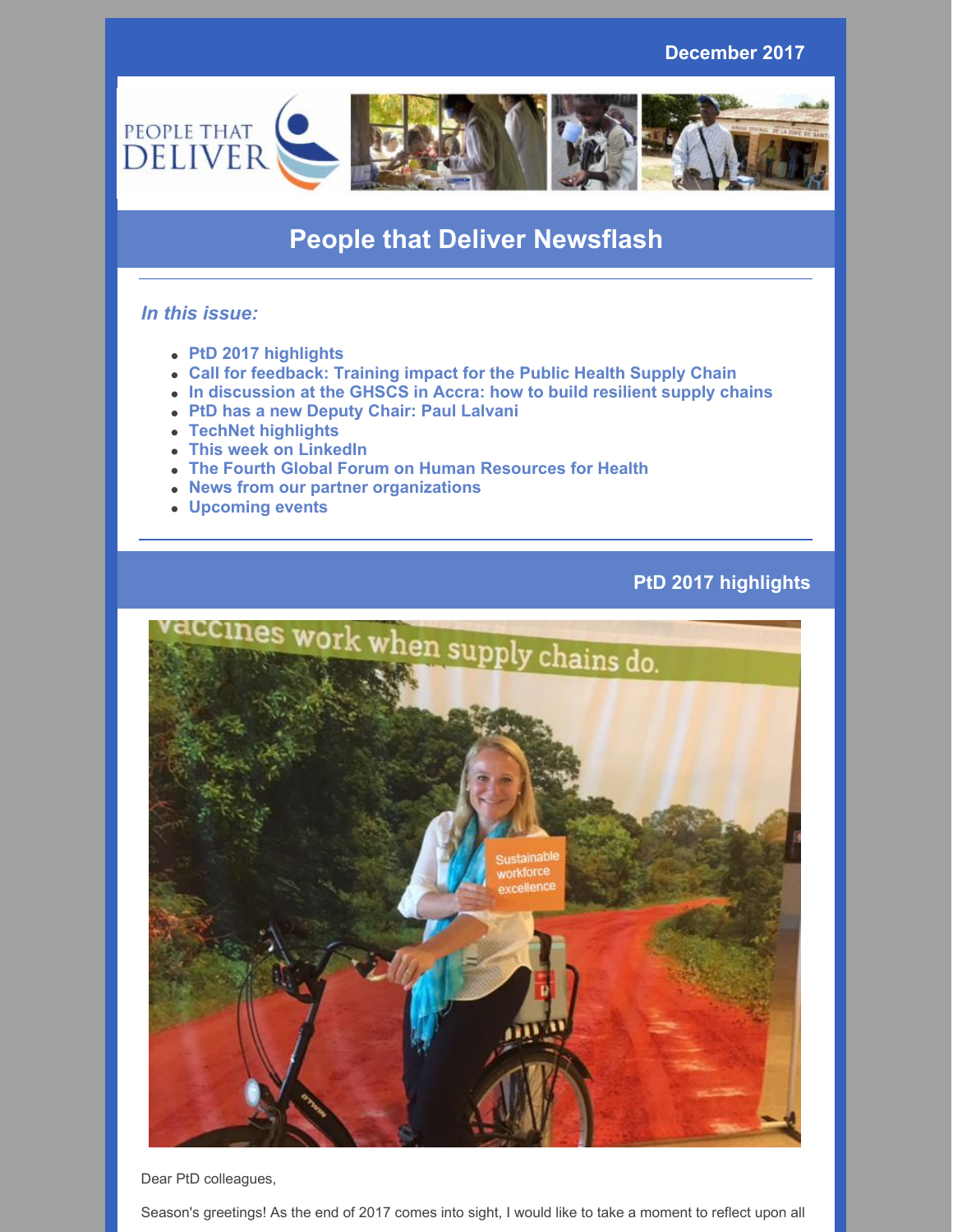the progress and achievements we have made throughout the year. The path to sustainable workforce excellence in health supply chain management has been a winding journey of discovery. Together with our partners, we have tackled the twists and turns surrounding human resource professionalization with vigor and dedication and we have been pleased with the results.

The PtD 2017 road map started in Geneva in early January, establishing a new technical partnership with the Global Fund to Fight AIDS, Tuberculosis and Malaria, by implementing their strategic initiative on capacity building in Procurement and Supply Chain Management. The anticipated impact of this new program is increased procurement and supply chain management capacity in countries, and an increased pool of national and regional experts, including increased training opportunities on national and regional levels.

February brought PtD to Nigeria to support the Africa Resource Centre (ARC) in building a Centre of Excellence for Supply Chain Strengthening (COE) through the development of regional supply chain 'centres of excellence' in each of the ARC regions. The broad objectives of the COE are to build a longterm pipeline of supply chain talent and the professionalization of supply chain within the public and private sectors.

In early March PtD took a U-turn to Ethiopia, Rwanda and Jordan. In Ethiopia and Rwanda, we joined the [Global](http://www.theglobalfund.org/en) Fund and other donors on a mission to build the Global Fund's new capacity building program. This included a visit to Makale [University](http://www.mu.edu.et/) in Ethiopia to learn more about the Kühne [Foundation's](http://www.campus-for-scm.de/kuehne-foundation.html) support to building a Bachelor's degree program in Supply Chain [Management](http://www.hscm.ur.ac.rw/) and the EAC Centre of Excellence at the University of Rwanda. PtD also visited [Zipline](http://www.flyzipline.com/), an innovative drone delivery system, to understand capacity [requirements](http://www.andi-africa.org/) of future supply chains, and the African Network for Drugs and Diagnostics Innovation (ANDI), to learn more about their innovative technologies (mobile and cloud platforms) for tracking and tracing medicines.

In Jordan PtD joined UNICEF colleagues at the MENA regional immunization workshop, a four-day training workshop to strengthen the capacity of MOH, UNICEF, and WHO program staff in supply chain management and service delivery for improved coverage and equity. PtD lead the knowledge team on HR for immunization supply chains and shared best practices, methods and tools with participants.

At the end of March, PtD finally had the opportunity to make a stop and visit [theNational](http://www.nmsf.gov.sd/) Medical Supplies Fund (NMSF) in Khartoum, Sudan. NMSF joined the PtD Board in 2013 and has been one of initiative's most adamant supporters. NMSF was the first organization to participate in PtD's country partnership program whereby PtD, with the help of experienced consultants, conducted a comprehensive study of NMSF's staff management and development practices. The consultants developed a competency framework for NMSF leadership and employees at state levels, updated job descriptions for 123 unique positions, developed a five-year training strategy and a costed and resourced annual training plan. Once in country, organizational design was added to the scope and a new organizational structure was developed, including a new performance management system.

During May, PtD traveled south to the shores of South Africa, with a visit to Cape Town for a meeting at the Africa Resource Centre (ARC). PtD was joined by the International Association of Public Health Logisticians [\(IAPHL\)](http://iaphl.org/), and the [Global](http://www.theglobalfund.org/en) Fund and together the stakeholders produced a high-level action plan for the newly developed capacity building program.

In September, the PtD Board brought in new leadership and elected a new Chair, Dr. Lloyd Matowe from [Pharmaceutical](http://pharmasystafrica.com/) Systems Africa, who replaced outgoing Chair Kevin Etter from the UPS [Foundation](https://sustainability.ups.com/the-ups-foundation/). The Board also elected a new Deputy Chair, Professor Paul Lalvani from the [Empower](http://www.empowerschoolofhealth.org/) School of Health. We look forward to working closely with them in 2018!

In September, PtD also embarked on its first ever scoping study in the central and eastern European region. The assessment took place in Ukraine and the objective was to identify the opportunities and challenges associated with building human resources capacity to develop and manage a new central procurement agency.

During the fall of 2017, PtD's path veered towards Portugal for the15th Technet [Conference](https://www.technet-21.org/en/conference/2017). Please see more information on the panel sessions facilitated by PtD in the article below.

The final conference of the year, Global Health Supply Chain [Summit](http://ghscs.com/), took place in November in Accra, Ghana. This year the focus was on the future of global health supply chain management through enhancing the role of the private sector, technology enablement, and workforce development and empowerment. PtD had the honor of facilitating a panel session on how to build resilience in the supply chain after the Ebola outbreak, with country examples from Guinea, Liberia and Sierra Leone. PtD also showcased its work during a lunch hour session, where participants learned more about the HR for SCM assessment, the PtD country partnership program, and joined in a live survey to answer questions such as "What is the most critical factor for optimizing the success of the supply chain workforce"?

In December, PtD found itself returning to NMSF Sudan to facilitate a joint planning meeting with NMSF's training partners to support the newly opened Abdulhameed Ibrahim Training Centre for supply chain management. Pictured below are the participants of this historic event, which included CIPS, Empower School of Health, Imperial Logistics Supply Chain Academy, i+ Solutions, Pamela Steele and Associates,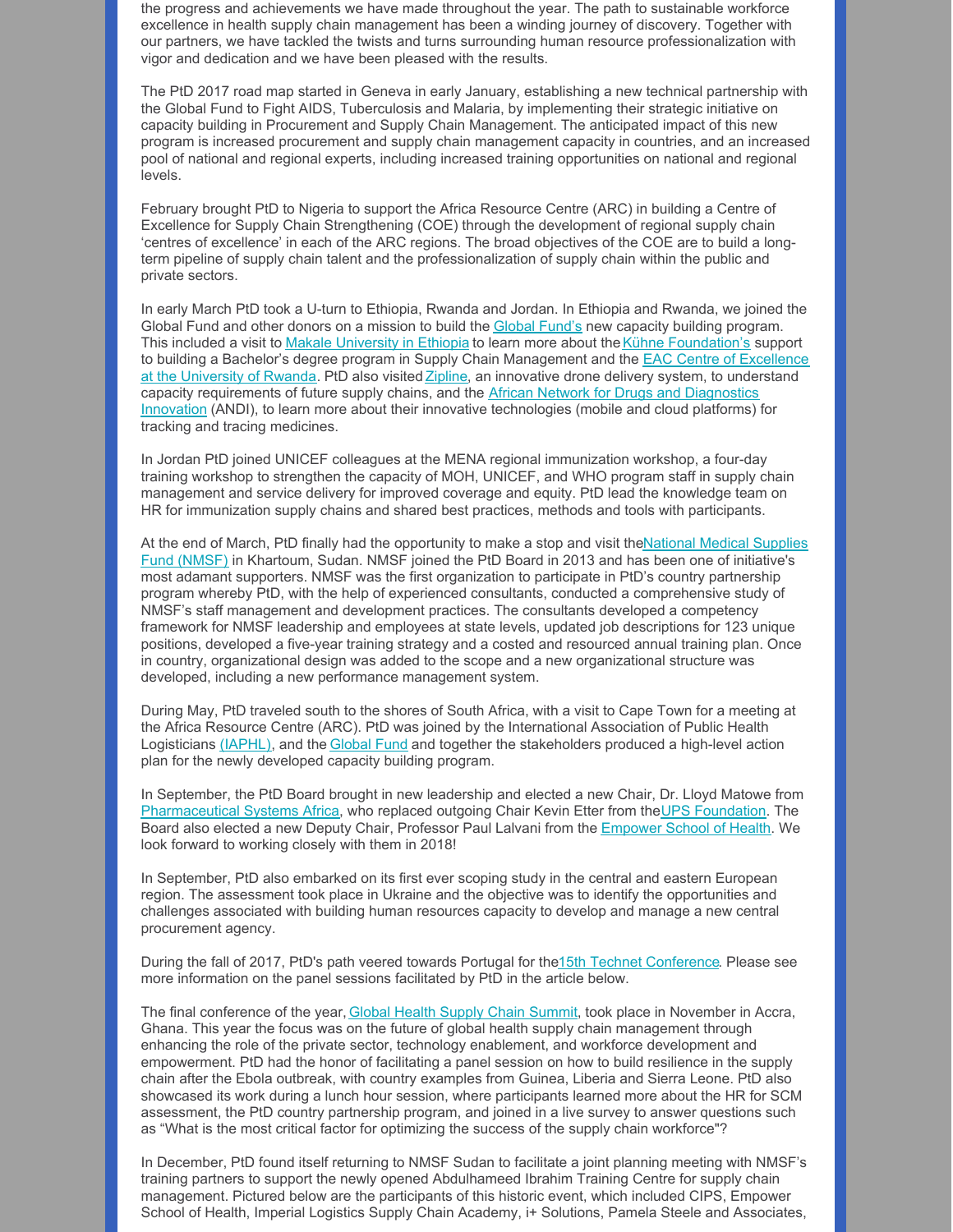Pharmaceutical Systems Africa, and SAPICS.

Mozambique formed the final destination of PtD's 2017 journey where the challenges and efforts required to develop a new logistician cadre were explored.

Throughout 2017 PtD also worked many hours with colleagues from USAID and Chemonics to build a "Theory of Change in HR for supply chain management". Stay tuned for its roll-out in 2018.

As 2017 draws to a close, I want to thank you for your continued support and wish you all the best for 2018.

Sincerely, Dominique Zwinkels PtD Executive Manager

Pictured below: Participants at the NMSF Sudan planning meeting on December 3rd. These training providers are supporting the newly opened Abdulhameed Ibrahim Training Centre in Khartoum.



## **Call for feedback: Training impact for the Public Health Supply Chain**

As part of the People that Deliver's (PtD) mission to support capacity development in low to middle income countries, the PtD Board commissioned a study to improve the evaluation of training activities within public health supply chains, moving from a reliance on training process indicators (i.e. the number of individuals trained) towards evaluating the organizational impact of training activities (i.e. improvement in health service delivery). A set of high level indicators were developed which will be incorporated into PtD's approach to human resources capacity development in health supply chain management. This in turn will support the PtD Theory of Change which articulates optimization of work performance into increased supply chain performance.

A draft document; "Training Evaluation for the Public Health Supply Chain" has been developed, drawing on best practices in the supply chain, monitoring and evaluation and training sectors. The draft document can be viewed here: <https://tinyurl.com/y8awoqob>

As part of the development process, PtD is calling for feedback from all interested parties. We specifically ask you to comment on the following:

- 1. Provide feedback on whether the indicators listed in section 7.4 can be applied across all public health supply chain models i.e. whether government, partially outsourced or fully outsourced/parastatal.
- 2. From the high level organizational indicators listed in section 7.4 provide feedback on which indicators should be used for training evaluation purposes.
- 3. Recommend specific countries which could form part of the evidence research process.

Please submit your comments to:[info@peoplethatdeliver.org](mailto:info@peoplethatdeliver.org)

We look forward to your valuable inputs!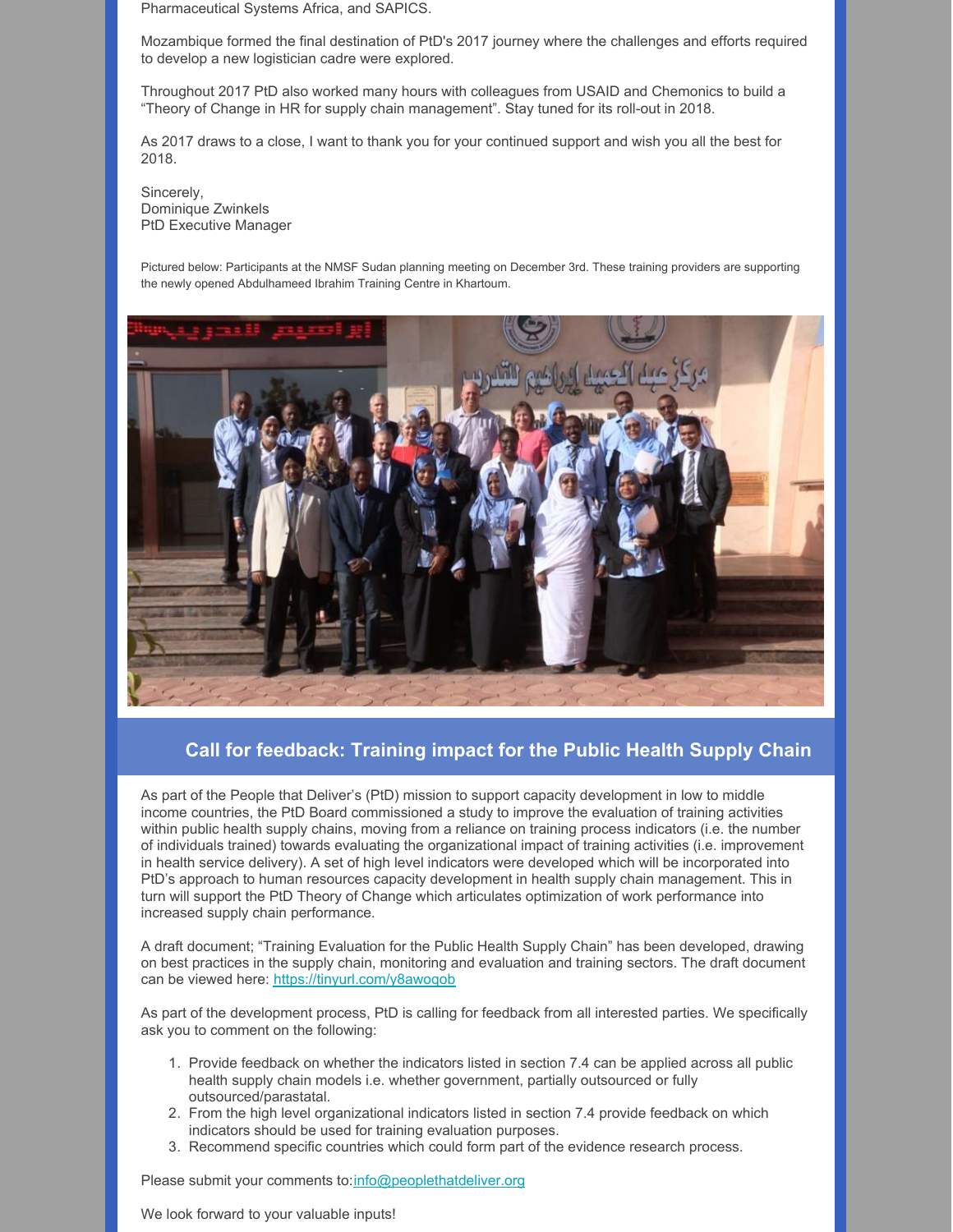Building on lessons learned from the most recent West African Ebola crisis, PtD moderated a plenary session at the 10th Global Health Supply Chain Summit in Ghana to develop a framework for building resilient supply chain systems in Africa.



Pictured from left to right, Dominique Zwinkels, PtD Executive Manager, Mr. Tolbert Nyenswah, Deputy Minister of Health (Liberia), Dr. Nagnouma Sano, Chef Section Etablissements Pharmaceutiques Point Focal Securisation des produits de la Sante, Ministere Sante (Guinea), Ms. Jatu Abdulai, Senior Pharmacist at the MOH Directorate of Drugs and Medical Supplies (Sierra Leone) and Lloyd Matowe, PtD Chairperson and Director of Pharmaceutical Systems Africa (PSA).

In order to initiate discussion on how to build a resilient supply chain, the above pictured panel members were invited to present an overview of the challenges and lessons learned in their respective countries during the Ebola crisis.

West African countries had never experienced an Ebola outbreak and were poorly prepared for this unfamiliar and unexpected disease at every level, from early detection of the first cases to orchestrating an appropriate response. Under the weight of Ebola, health systems in Guinea, Liberia and Sierra Leone collapsed. By January 13, 2016, 11, 315 Ebola-related deaths had been confirmed in the region. What began as a health crisis snowballed into a humanitarian, social, economic and security crisis.

#### **Defining resilience**

A resilient supply chain is fundamental to delivering core products and services over long periods in times of stress. Resilience can relatively easily be built into a system to manage short-term local disasters. However, as society becomes more interconnected and complex, dependencies can lie unseen and untested, only to become apparent when a key link in the supply chain becomes broken and alternatives have not been identified. This is when supply chain resilience becomes critical.

Why build a resilient supply chain? At least 22 African countries have the ecological conditions and social behaviors that put them at risk of future

- Trained local responders, adequately staffed personnel at village health facilities, and a well-informed and engaged community are required.
- Local governments need to strengthen local leadership.
- Central government needs to reform the Supply Chain through the management of donations and policies and improvement of communication and accountability systems.

According to Dennis, R et al\*, resilience can be achieved by increasing awareness of external environments and internal capabilities and resources, developing diverse sources of capability and redundancy, embracing an integrated culture and sharing ideas, self-regulating in times of stress and adjusting quickly to changes in circumstances.

The authors suggest and outline the following nine action model which can be embed into a system to help build and maintain resilience:

| 1. Probe      |
|---------------|
| 2. Scan       |
| 3. Rehearse   |
| 4. Inform     |
| 5. Respond    |
| 6. Strategize |
| 7. Plan       |
| 8. Review     |
| 9. Govern     |

#### **Nine action points:**

1. **Probe**: explore scenarios. Instead of reacting to an event, respond to a system.

2. **Scan**: watch emerging events as they unfold. Instead of relying on one set of eyes, use many.

3. **Rehearse**: trial possible disruptions. Instead of thinking about events, test out what happens in practice.

4. **Inform**: produce and communicate timely and accurate information. Instead of focusing on what the public 'needs to know', be clear about what the public 'does not need to know'. Open and timely information is critical for building public trust.

5. **Respond**: work with the community and act swiftly. Instead of being reactive, be proactive and apply the precautionary approach.

6. **Strategize**: develop and communicate a strategic response. Instead of reacting to the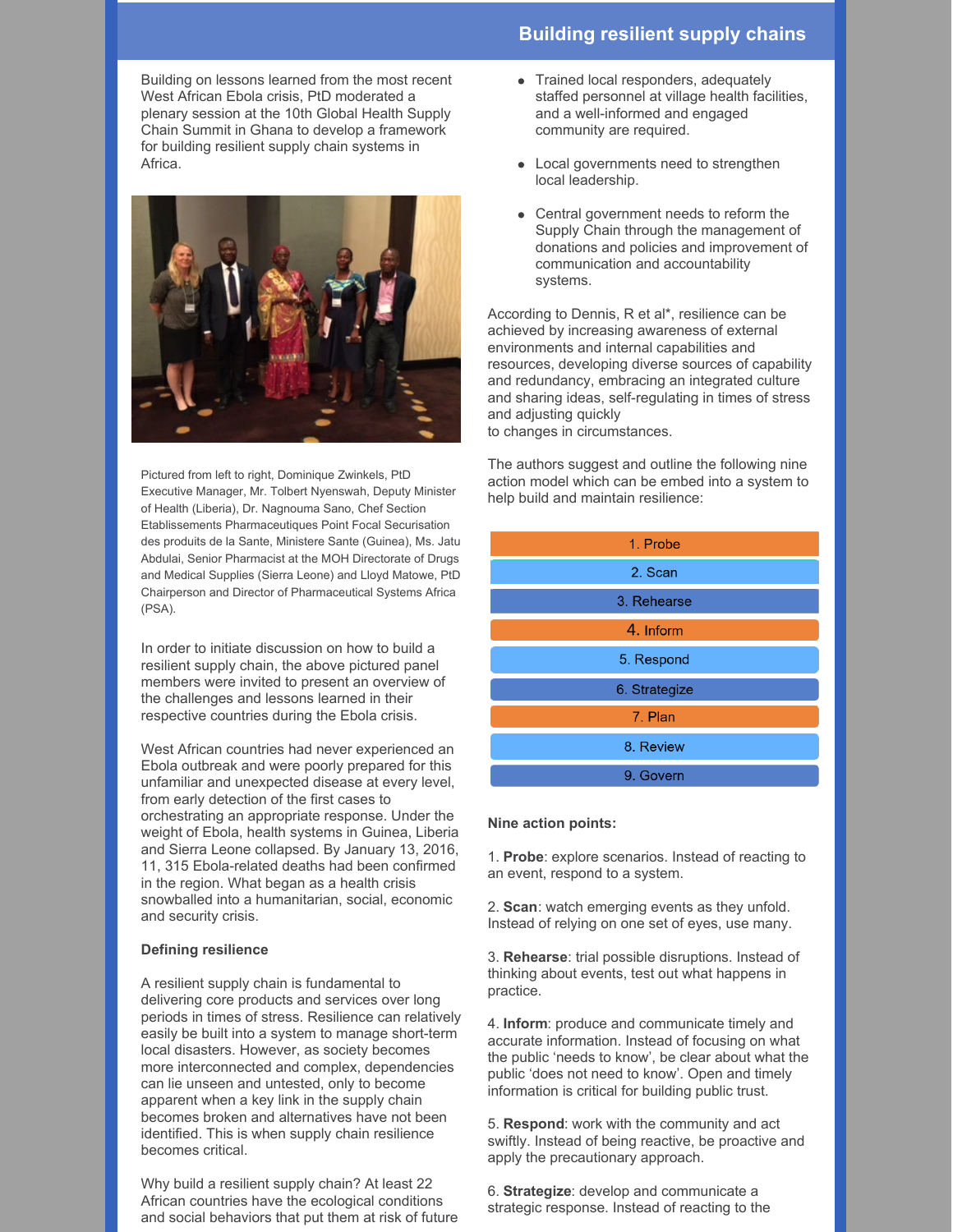outbreaks of Ebola and there is a relatively low level of awareness and preparedness for supply chain impacts and not much systematic effort to increasing resilience. Moreover, there is a need to disrupt chains of transmission while maintaining supply chains of core goods and services and creating new supply chains of vaccines, protection equipment, epidemiologists and medically trained staff. All three are supply chain issues. The challenge is to manage all three simultaneously.

#### **Recommendations from the panel:**

- An integrated drug and commodities listing needs to be aligned with an emergency preparedness and response agenda. This creates a flexible health supply chain management system with the capacity to provide essential support for the establishment of emergency supply chains during outbreaks.
- Pre-positioning of stock at every level is critical to ensure timely response.
- Continuous coordination amongst partners, private sector and government is necessary.
- An emergency tests the strength of an existing health care system, processes and the skills of personnel. A robust, efficient supply chain system which is ready to respond to emergencies is therefore needed in ordinary times.

event, react in accordance to the desired outcome.

7. **Plan**: prepare and implement a tentative operational plan – then monitor and adjust. Instead of sticking to the plan, plan to be agile.

8. **Review**: actively review and assess progress. Instead of making assumptions, learn from our mistakes/successes and those of others.

9. **Govern**: design the structure to empower good strategy. Instead of reacting, be proactive and open.

This nine-step action model can be utilized to strengthen health care infrastructure by building a stronger cohort of trained health professionals, improving hospitals, setting up better monitoring systems and sharing latest technological and medical outcomes.

What are your thoughts on building a more resilient supply chain to combat emergency outbreaks?

Become a part of the conversation by sending your suggestions to [info@peoplethatdeliver.org](mailto:info@peoplethatdeliver.org)

\* Dennis, R, McGuiness, W & Boven, R (2015) Lessons From the West African Ebola Outbreak in Relation to New Zealand's Supply Chain Resilience accessed November 2017

[<https://www.foodstuffs.co.nz/media/134687/20150501](https://www.foodstuffs.co.nz/media/134687/20150501-supply-chain-resilience-report-final-low-res.pdf) supply-chain-resilience-report-final-low-res.pdf>

#### **Meet PtD's new Deputy Chair**

PtD is pleased to announce that Paul Lalvani has been appointed as its new Deputy Chair.

Paul has over 25 years of experience in capacity building, procurement and supply chain, access to medicines and technology transfer.

Paul has conducted assessments and supported capacity building in the dusty roads and last-mile clinics of Kabul, Port Moresby and Sana'a.

On the other end of the spectrum, he has advised board members, ministers of health in more than 30 countries, heads of states, foundations, UN agencies and other donors on strategy, vision, advocacy and impact.

Paul is the Director and Founder of Empower School of Health, New Delhi. He has an MBA from Northwestern University, Kellogg Graduate School of Management and an undergraduate degree in Pharmacy.



Paul's vision is to create Public Health and PSM Super Heroes through a continuous learning environment. The PtD Secretariat looks forward to working with Paul to further implement PtD's vision, mission, and strategic goals to promote sustainable workforce excellence in health supply chain management.

**TechNet highlights**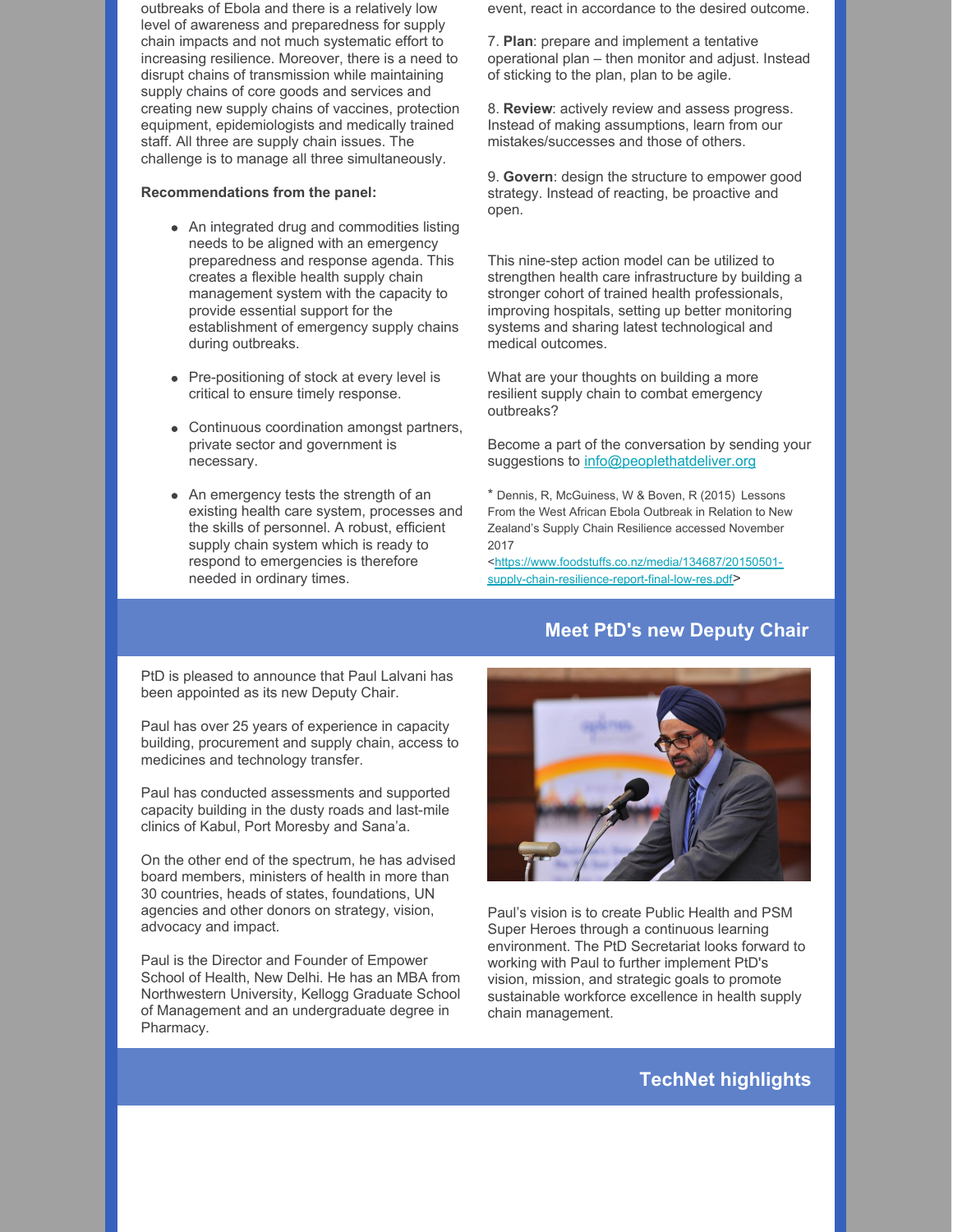

The 15th TechNet Conference themed*Building the Next Generation of Immunization Supply Chains*was recently held in Cascais, Portugual.

The conference looked at ensuring vaccine availability with better products and use of accurate data, safeguarding vaccine potency with optimized cold chain systems, improving supply chain efficiency with system design and enablers of supply chain improvements and change. Almost 400 participants from over 40 countries, representing over 80 organizations were in attendance.

The conference was divided into plenary sessions and complementary side events including an innovations café, project gallery and resource library.

PtD Executive Manager, Dominique Zwinkels co-moderated two panels, the first one was entitled*Know the way, show the way: immunization supply chain leadership in practice,* which saw country representatives discuss what supply chain leadership means to them, their preferred strategies and interventions to build sustainable capacity. The panel also addressed identifying change leaders and the challenges they are facing with their current architecture of leadership support. The second panel was entitled *Built to last: design approaches and institutional governance for sustainable, resilient immunization supply chain systems.* This session examined how countries in different capacity contexts are pursuing a range of approaches to improve ISC governance and ensure improvements are implemented. The characteristics of sustainable national systems (ISC and across health) in different capacity (fragile, low-, middle-, high-capacity) and program design contexts (centralized, integrated, etc.) were also discussed.

The recorded proceedings, posters and photographs can be found here:https://www.technet-[21.org/en/conference/2017](https://www.technet-21.org/en/conference/2017)

## **This week on LinkedIn**

As part of its activities at the Global Health Supply Chain Summit in Accra, PtD held a side meeting which examined moving from advocacy to country-based change within the field of supply chain human resource management.

Close to 50 conference participants joined the meeting representing NGOs (33%), ministries of health (23%), funding and aid agencies (17%), private sector (13%), and other government agencies (10%).

Participants learned about People that Deliver's mandate, operating model, and country interventions,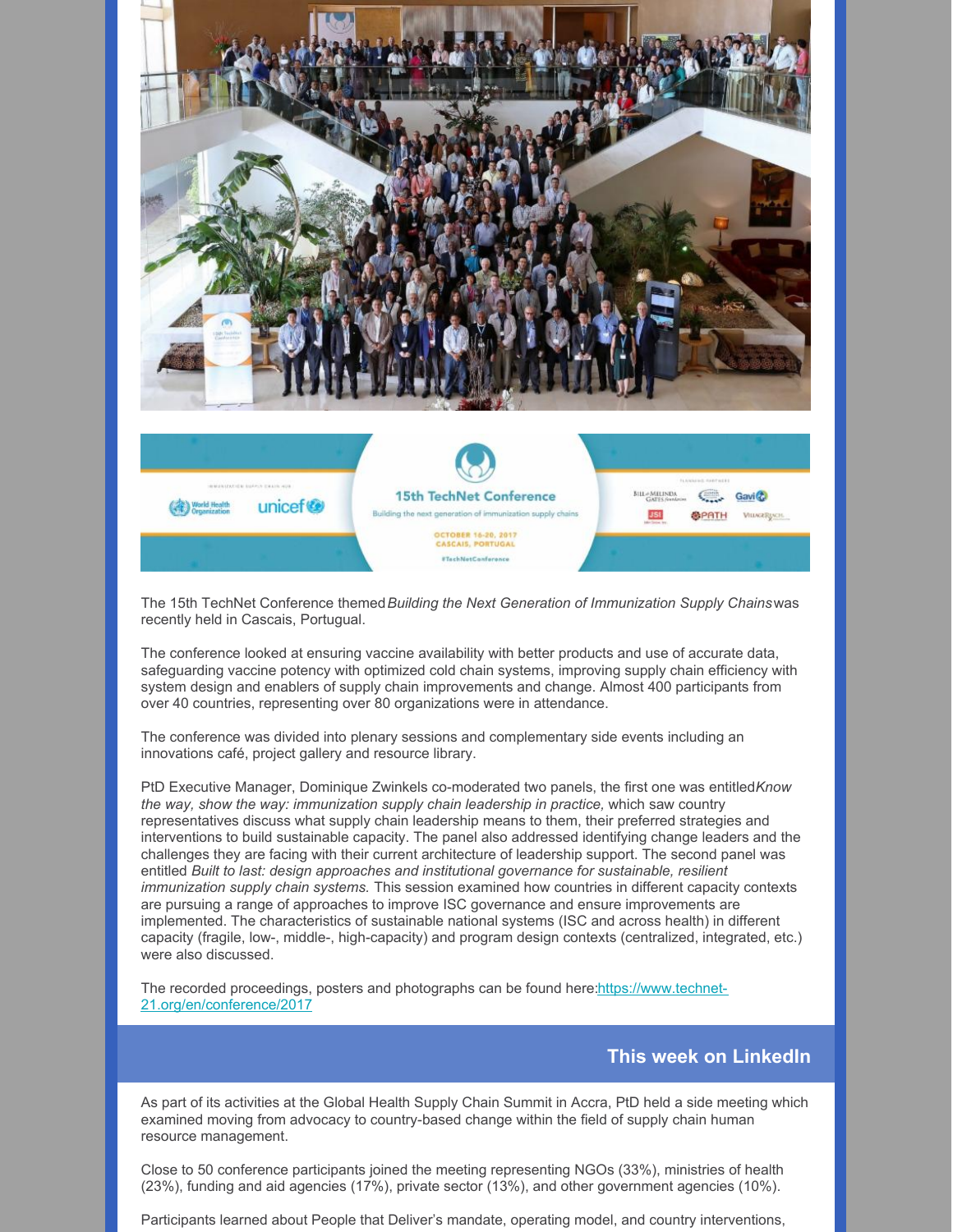including the rapid and comprehensive human resources for supply chain management assessment. Last week we presented the results of a live survey conducted during the meeting on our LinkedIn page. Questions such as *What is the most critical factor for optimizing the success of the supply chain workforce* and w*hat do you believe is the greatest challenge facing the supply chain workforce currently*were posed to the audience.

Are you interested in learning more about the results of the survey? View all the questions and corresponding statistics directly on ourLinkedIn page: <https://www.linkedin.com/company/people-that-deliver>

Don't forget to follow us to engage further in supply chain workforce optimization discussions.

## **The Fourth Global Forum on Human Resources for Health**

The Fourth Global Forum on Human Resources for Health was recently held in Dublin, Ireland. The objectives of the forum were to advance the implementation of the Global Strategy on Human Resources for Health and the Commission's recommendations towards achieving Universal Health Coverage and the Sustainable Development Goals, promote innovations in policy, practice and research and promote the engagement of HRH stakeholder groups in learning, knowledge sharing, networking and collaborative action.

The two major outcomes of the forum were the Dublin Declaration and Youth Declaration:

- The **Dublin [Declaration](https://fip.us9.list-manage.com/track/click?u=8a53014ef869b0c219eac7e5f&id=e45ca5ae83&e=e63c8b69cd)**, sets out a series of actions to prevent a projected shortfall of 18 million health workers and to invest in the global health workforce. These actions have been agreed upon by representatives from over 70 countries who attended the forum.
- The Youth Declaration is a Call for [Action](https://fip.us9.list-manage.com/track/click?u=8a53014ef869b0c219eac7e5f&id=044f0a1c9e&e=e63c8b69cd) for the commitment of youth to the human resources for health agenda to achieve better health for all and to support the path to universal health coverage.

For more information, visit: <http://hrhforum2017.ie/>

## **News from our partner organizations**

#### **International Pharmaceutical Federation (FIP) Pharmacy at a glance**

FIP's latest in-depth report focusing on pharmacy around the world was released in September. The full report, which is exclusive to FIP member organisations, provides an overview of how the pharmacy profession is practiced, regulated and remunerated, what the global pharmacy workforce is, and how medicines are dispensed to patients. It is accompanied by a freely available summary document ["Pharmacy](https://fip.us9.list-manage.com/track/click?u=8a53014ef869b0c219eac7e5f&id=88a81f936d&e=e63c8b69cd) at a glance".



#### **Launch of Master's course in Health Supply Chain Management at the University of Rwanda**

Over the last couple of years, the Centre of Excellence for Vaccines, Immunization and Health Supply Chain Management at the University of Rwanda (RCE-VIHSCM) has worked hard to develop a master course in Health Supply Chain Management to address identified training needs among vaccines, immunization & health supply professionals across the EAC region. The EAC, the UR, the Centre and all of its collaborating partners, including KFW, GAVI and UNICEF were proud to launch the HSCM master course at the School of Public Health, Kicukiro Campus on Monday, October 23, 2017.

This first course comprises of over 30 students, from the EAC region and other African countries.

Among special guests who graced the launch, German Ambassador Dr. Peter Woeste said: "I



Launching the Master course on Vaccines, Immunization and Health Supply Chain Management at the University of Rwanda marks a milestone in that joint journey.

The face-to-face and online hybrid master's